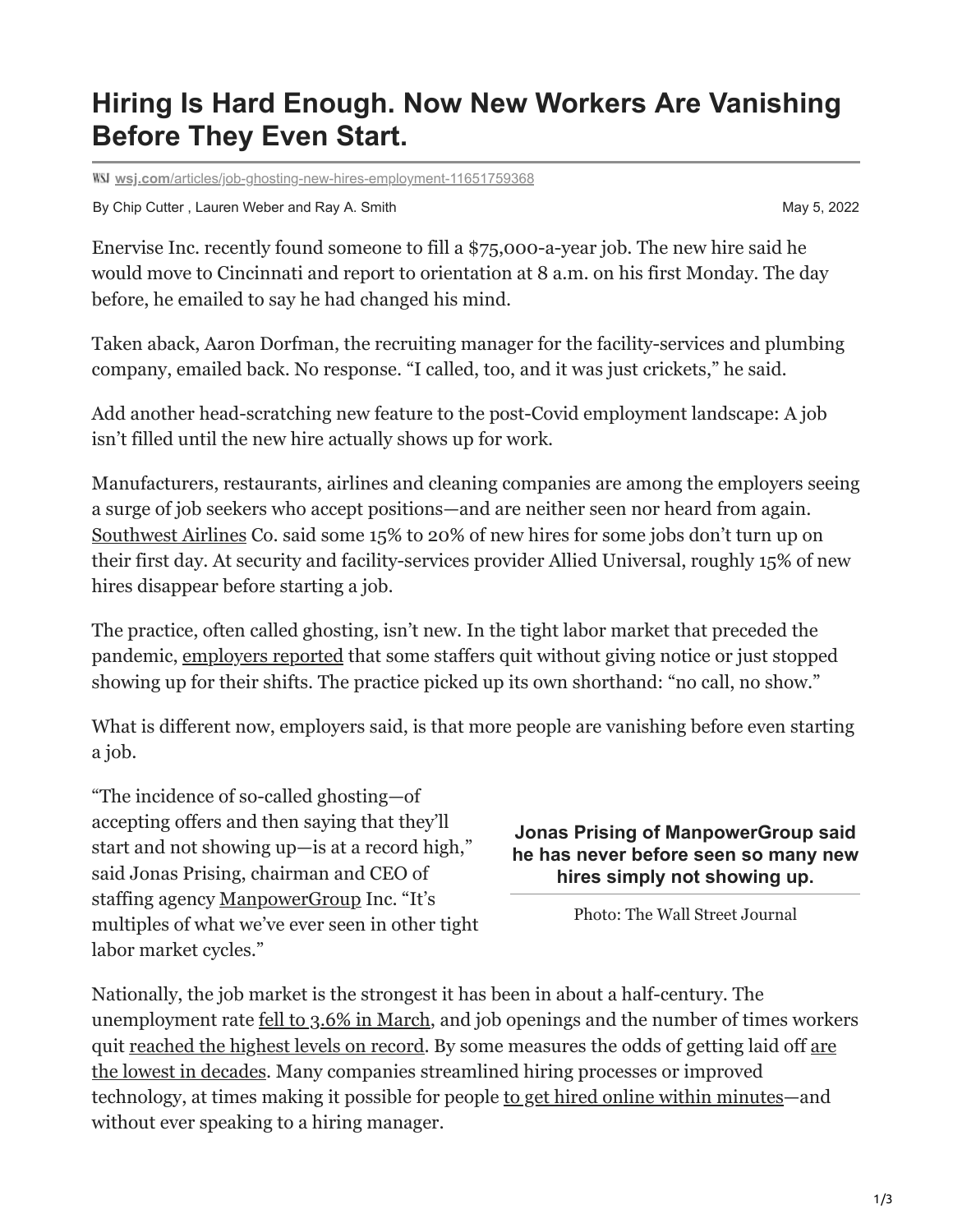The rise in no-shows "could be just an expression of job seekers having a lot more confidence in their ability to find a job," said Nick Bunker, an economist at the job-search platform Indeed.

In posts on Twitter, workers offered all sorts of reasons for blowing off new jobs. They said they got better offers between when they were hired and when they were supposed to show up. They claimed they discovered the pay was lower or the hours or conditions different than what they were told. Some even complained that the hiring companies had previously ignored them after interviews or applications.

When hiring for clients, recruiting firm Murray Resources in Houston has seen candidates not show up for interviews and start dates. "Candidates have so many options in this market that typical professional etiquette is being ignored," said Keith Wolf, a managing director, who said even his own firm has run into such hiring problems.

"We have a generation of professionals who grew up on dating apps, where ghosting has been accepted as an annoying, but common, phenomenon," he said. "I believe that is leaking into the professional world."

Home-cleaning business Duster & Daisy Green Clean Service in Corpus Christi, Texas, has been trying to hire another five cleaners. But getting new recruits to show up even for a few paid training sessions has been a struggle, said manager Sunny Zhang.

### **Sunny Zhang said new hires at Duster & Daisy Green Clean Service sometimes don't show up.**

Photo: Sunny Zhang

Sometimes job seekers sign on and almost immediately stop answering text messages about where to go for training. Others show up for one or two shifts, then disappear without picking up their paychecks. About 80% of new hires eventually disappear without notice, Ms. Zhang said.

About two months ago, after it happened again, she reached a breaking point. "I was so mad," she said. She updated the company's online job listings to say: "Please apply if you are a serious JOB SEEKER. No job ghosting." Even that, she said, hasn't helped.

At Allied Universal, which employs about 300,000 in the U.S., around 18% of new security and facility-services hires failed show up in the early days of the pandemic. That number has inched down to just below 15%, said Don Tefft, Jr., the company's global head of human resources, "but we're still not back to what I would call prepandemic levels" of about 8%.

After seeing an uptick in the number of candidates who decline its offers, technology company [NetApp](https://www.wsj.com/market-data/quotes/NTAP) Inc. has streamlined its hiring processes and cut the number of interviews for some jobs. The idea, said chief human resources officer Debra McCowan, is to speed up the process for applicants. "More than ever, talent has choice," she said.